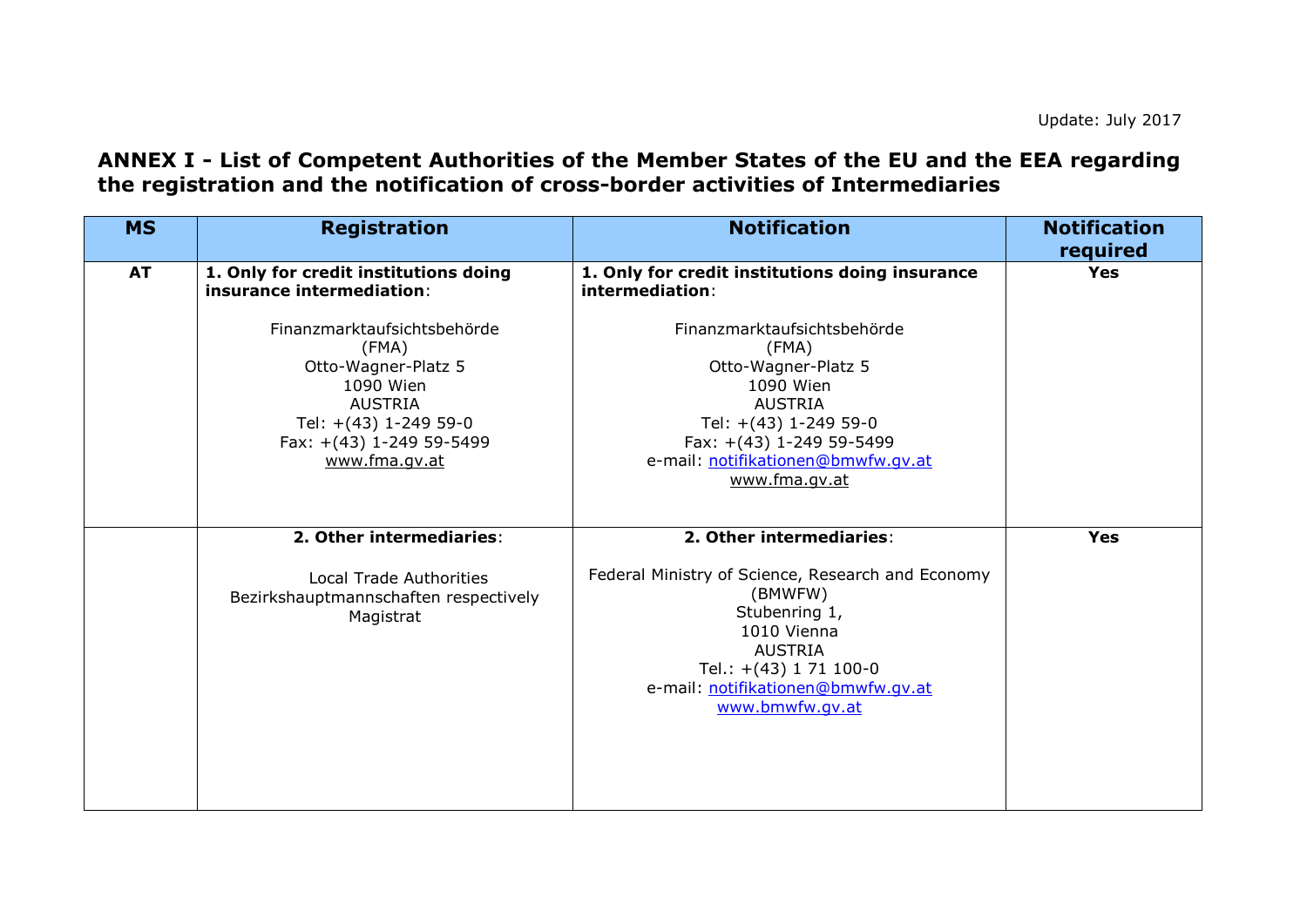| <b>MS</b> | <b>Registration</b>                                                                                                                                                                                                               | <b>Notification</b>                                                                                                                                                                                                               | <b>Notification</b><br>required |
|-----------|-----------------------------------------------------------------------------------------------------------------------------------------------------------------------------------------------------------------------------------|-----------------------------------------------------------------------------------------------------------------------------------------------------------------------------------------------------------------------------------|---------------------------------|
|           |                                                                                                                                                                                                                                   |                                                                                                                                                                                                                                   |                                 |
| <b>BE</b> | Financial Services and Markets Authority<br>(FSMA)<br>Rue du Congrès - Congresstraat, 12-14<br>1000 Brussels<br><b>BELGIUM</b><br>Tel.: +(32) (0) 2 220 51 55<br>Fax: +(32) (0) 2 220 51 35<br>e-mail: itp@fsma.be<br>www.fsma.be | Financial Services and Markets Authority<br>(FSMA)<br>Rue du Congrès - Congresstraat, 12-14<br>1000 Brussels<br><b>BELGIUM</b><br>Tel.: +(32) (0) 2 220 51 55<br>Fax: +(32) (0) 2 220 51 35<br>e-mail: itp@fsma.be<br>www.fsma.be | <b>Yes</b>                      |
|           |                                                                                                                                                                                                                                   |                                                                                                                                                                                                                                   |                                 |
| <b>BG</b> | <b>Financial Supervision Commission</b><br>33, Shar Planina Street<br>1303 Sofia<br><b>BULGARIA</b><br>Tel: + (359) 2 94 04 999<br>Fax: $+$ (359) 2 829 43 24<br>www.fsc.bg                                                       | Financial Supervision Commission<br>33, Shar Planina Street<br>1303 Sofia<br><b>BULGARIA</b><br>Tel: + (359) 2 94 04 999<br>Fax : $+$ (359) 2 829 43 24<br>www.fsc.bg                                                             | <b>Yes</b>                      |
| <b>CY</b> | <b>Insurance Companies Control Service</b><br>(ICCS)<br>P.O.BOX 23364<br>1682 Nicosia<br><b>CYPRUS</b><br>Tel.: +(357) 22 602980<br>Fax: +(357) 22 302938<br>e-mail: insurance@mof.gov.cy<br>www.mof.gov.cy                       | <b>Insurance Companies Control Service</b><br>(ICCS)<br>P.O.BOX 23364<br>1682 Nicosia<br><b>CYPRUS</b><br>Tel.: +(357) 22 602980<br>Fax: +(357) 22 302938<br>e-mail: insurance@mof.gov.cy<br>www.mof.gov.cy                       | <b>Yes</b>                      |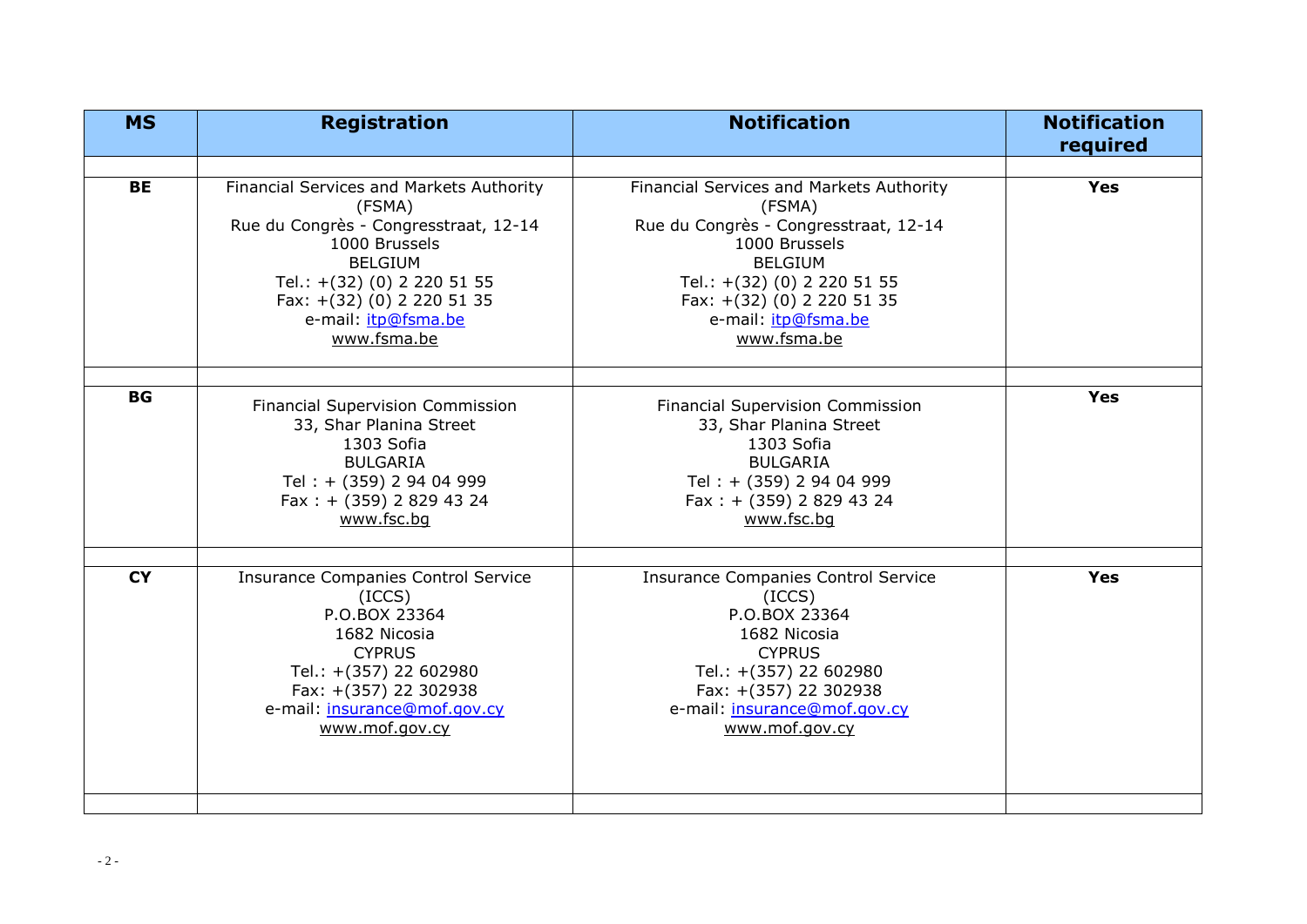| <b>MS</b> | <b>Registration</b>                                                                                                                                                                                                              | <b>Notification</b>                                                                                                                                                                                                                 | <b>Notification</b>                  |
|-----------|----------------------------------------------------------------------------------------------------------------------------------------------------------------------------------------------------------------------------------|-------------------------------------------------------------------------------------------------------------------------------------------------------------------------------------------------------------------------------------|--------------------------------------|
| CZ        | <b>Czech National Bank</b><br>Na Příkopě 28<br>115 03 Praha 1<br>Czech Republic<br>tel.: +(420) 224 411 111<br>fax: +(420) 224 413 166<br>http://www.cnb.cz                                                                      | <b>Czech National Bank</b><br>Branch Plzeň<br>Husova 10<br>305 67 Plzeň<br>Czech Republic<br>tel.: +(420) 377 174 253<br>fax: +(420) 377 174 332 or +(420) 377 174 288<br>http://www.cnb.cz                                         | required<br><b>Yes</b>               |
| <b>DE</b> | DIHK Deutscher Industrie- und<br>Handelskammertag e. V.<br>Breite Straße 29<br>10178 Berlin<br>Tel.: (030) 20308-2703<br>Fax: (030) 20308-2777<br>E-mail: vr@dihk.de<br>Internet: www.dihk.de                                    | DIHK Deutscher Industrie- und<br>Handelskammertag e. V.<br>Breite Straße 29<br>10178 Berlin<br>Tel.: (030) 20308-2703<br>Fax: (030) 20308-2777<br>E-mail: vr@dihk.de<br>Internet: www.dihk.de                                       | <b>Yes</b>                           |
| <b>DK</b> | Finanstilsynet<br>(The Danish Financial Supervisory Authority)<br>Aarhusgade 110<br>DK-2100 Copenhagen<br><b>DENMARK</b><br>Tel.: +(45) 33 55 82 82<br>Fax: +(45) 33 55 82 00<br>e-mail: finanstilsynet@ftnet.dk<br>www.ftnet.dk | Finanstilsynet<br>(The Danish Financial Supervisory Authority)<br>Aarhusgarde 110<br>DK-2100 Copenhagen<br><b>DENMARK</b><br>Tel.: +(45) 33 55 82 82<br>Fax: $+(45)$ 33 55 82 00<br>e-mail: finanstilsynet@ftnet.dk<br>www.ftnet.dk | Only for freedom of<br>establishment |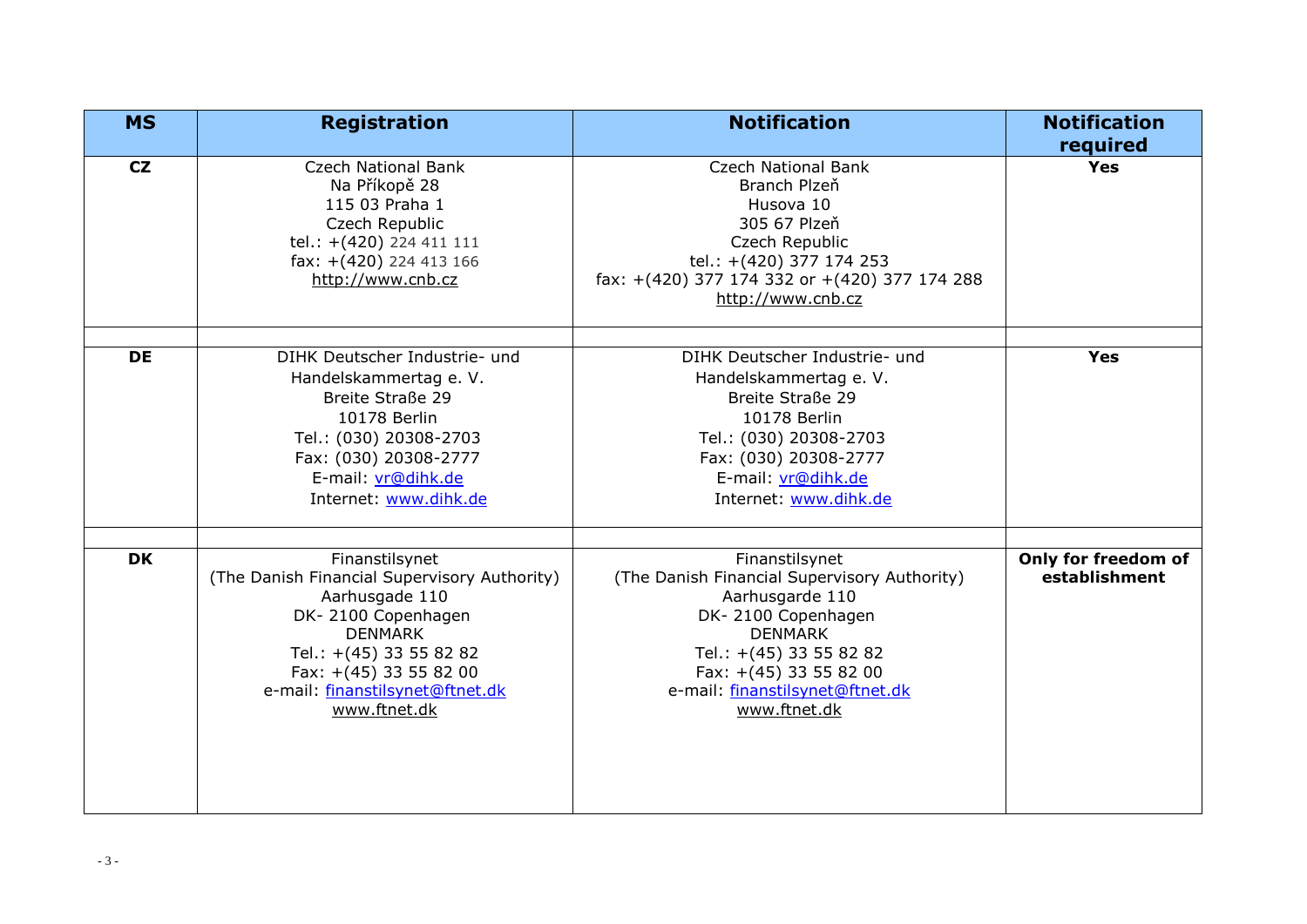| <b>MS</b> | <b>Registration</b>                                                                                                                                                                                                     | <b>Notification</b>                                                                                                                                                                                                                              | <b>Notification</b><br>required      |
|-----------|-------------------------------------------------------------------------------------------------------------------------------------------------------------------------------------------------------------------------|--------------------------------------------------------------------------------------------------------------------------------------------------------------------------------------------------------------------------------------------------|--------------------------------------|
|           |                                                                                                                                                                                                                         |                                                                                                                                                                                                                                                  |                                      |
| <b>EE</b> | Financial Supervisory Authority<br>Sakala Street 4<br>15030 Tallinn<br><b>ESTONIA</b>                                                                                                                                   | <b>Financial Supervisory Authority</b><br>Sakala Street 4<br>15030 Tallinn<br><b>ESTONIA</b>                                                                                                                                                     | Only for freedom of<br>establishment |
|           | Tel.: +(372) 668 05 00<br>Fax: +(372) 668 05 01<br>info@fi.ee<br>www.fi.ee                                                                                                                                              | Tel.: +(372) 668 05 00<br>Fax: +(372) 668 05 01<br>info@fi.ee<br>www.fi.ee                                                                                                                                                                       |                                      |
|           |                                                                                                                                                                                                                         |                                                                                                                                                                                                                                                  |                                      |
| <b>EL</b> | <b>Bank of Greece</b><br>Department of Private Insurance Supervision<br>21, E. Venizelos Avenue<br>102 50 Athens<br><b>GREECE</b>                                                                                       | <b>Bank of Greece</b><br>Department of Private Insurance Supervision<br>21, E. Venizelos Avenue<br>102 50 Athens<br><b>GREECE</b>                                                                                                                | <b>Yes</b>                           |
|           | Tel: +30 210 3205222<br>Fax: +30 210 3205438<br>www.bankofgreece.gr<br>dep.insurancesupervision@bankofgreece.gr                                                                                                         | Tel: +30 210 3205222<br>Fax: +30 210 3205438<br>www.bankofgreece.gr<br>dep.insurancesupervision@bankofgreece.gr                                                                                                                                  |                                      |
|           |                                                                                                                                                                                                                         |                                                                                                                                                                                                                                                  |                                      |
| <b>ES</b> | Dirección General de Seguros y Fondos de<br>Pensiones (Ministerio de Economía y<br>Competitividad)<br>Paseo de la Castellana, 44<br>28046 Madrid<br><b>SPAIN</b><br>Tel.: +(34) 91 339 70 00<br>Fax: +(34) 91 339 71 13 | Dirección General de Seguros y Fondos de Pensiones<br>(Ministerio de Economía y Competitividad)<br>Paseo de la Castellana, 44<br>28046 Madrid<br><b>SPAIN</b><br>Tel.: +(34) 91 339 70 00<br>Fax: +(34) 91 339 71 13<br>mediadores.imd@mineco.es | <b>Yes</b>                           |
|           | mediadores.imd@mineco.es<br>http://www.dqsfp.mineco.es/                                                                                                                                                                 | http://www.dqsfp.mineco.es/                                                                                                                                                                                                                      |                                      |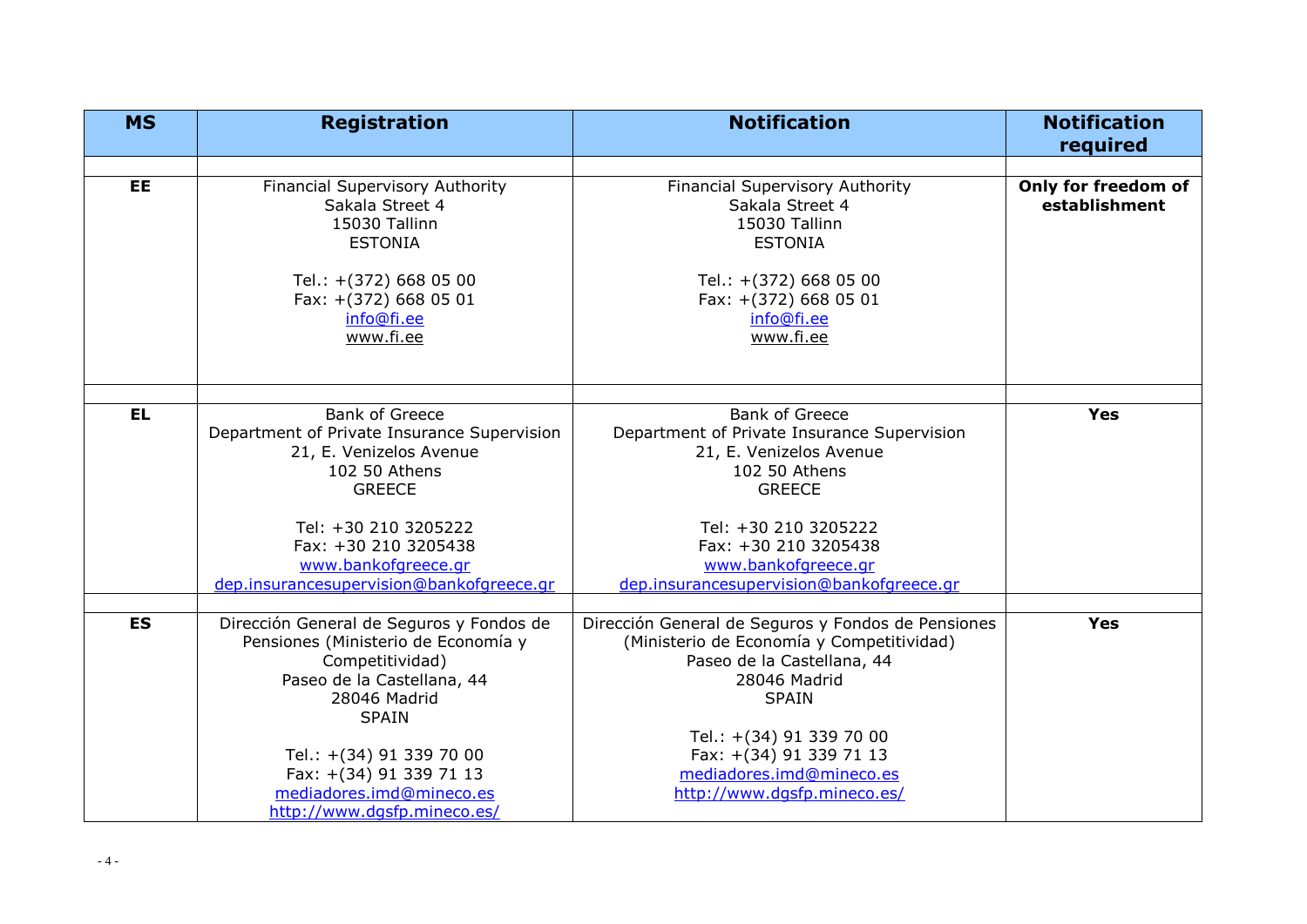| <b>MS</b> | <b>Registration</b>                                                                                                                                                                                    | <b>Notification</b>                                                                                                                                                                                                                              | <b>Notification</b><br>required      |
|-----------|--------------------------------------------------------------------------------------------------------------------------------------------------------------------------------------------------------|--------------------------------------------------------------------------------------------------------------------------------------------------------------------------------------------------------------------------------------------------|--------------------------------------|
|           | http://www.dqsfp.meh.es/                                                                                                                                                                               |                                                                                                                                                                                                                                                  |                                      |
|           |                                                                                                                                                                                                        |                                                                                                                                                                                                                                                  |                                      |
| <b>FI</b> | Finanssivalvonta<br>Financial Supervisory Authority<br>P.O. Box 103<br>00101 Helsinki<br><b>FINLAND</b>                                                                                                | Finanssivalvonta<br>Financial Supervisory Authority<br>P.O. Box 103<br>00101 Helsinki<br><b>FINLAND</b>                                                                                                                                          | Only for freedom of<br>establishment |
|           | Tel.: +(358) 9 010 831 51<br>Fax: +(358) 9 010 831 5328<br>e-mail: kirjaamo@ finanssivalvonta.fi<br>http://www.finanssivalvonta.fi                                                                     | Tel.: +(358) 9 010 831 51<br>Fax: +(358) 9 010 831 5328<br>e-mail: kirjaamo@ finanssivalvonta.fi<br>http://www.finanssivalvonta.fi                                                                                                               |                                      |
|           |                                                                                                                                                                                                        |                                                                                                                                                                                                                                                  |                                      |
| <b>FR</b> | ORIAS (Organisme pour le registre des<br>intermédiaires en assurance)<br>1 RUE JULES LEFEBVRE<br>75311 PARIS CEDEX 09<br>France<br>Tel.: + 33 1 53 21 51 70<br>Fax: + 33 1 53 21 51 95<br>www.orias.fr | ORIAS (Organisme pour le registre des<br>intermédiaires en assurance)<br>1 RUE JULES LEFEBVRE<br>75311 PARIS CEDEX 09<br><b>FRANCE</b><br>Tel.: + 33 1 53 21 51 70<br>Fax: + 33 1 53 21 51 95<br>E-mail: notifications@orias.fr.<br>www.orias.fr | <b>Yes</b>                           |
|           |                                                                                                                                                                                                        |                                                                                                                                                                                                                                                  |                                      |
| <b>HR</b> | Hrvatska agencija za nadzor financijskih<br>usluga (Croatian Financial Services<br>Supervisory Agency)<br>Miramarska cesta 24b<br>10000 ZAGREB<br><b>CROATIA</b>                                       | Hrvatska agencija za nadzor financijskih usluga<br>(Croatian Financial Services Supervisory Agency)<br>Miramarska cesta 24b<br>10000 ZAGREB<br><b>CROATIA</b>                                                                                    | Yes                                  |
|           | Tel.: +(385)1 6173 433<br>Fax: +(385) 1 6173 380<br>e-mail: passport.imd@hanfa.hr                                                                                                                      | Tel.: +(385)1 6173 433<br>Fax: +(385) 1 6173 380<br>e-mail: passport.imd@hanfa.hr<br>www.hanfa.hr                                                                                                                                                |                                      |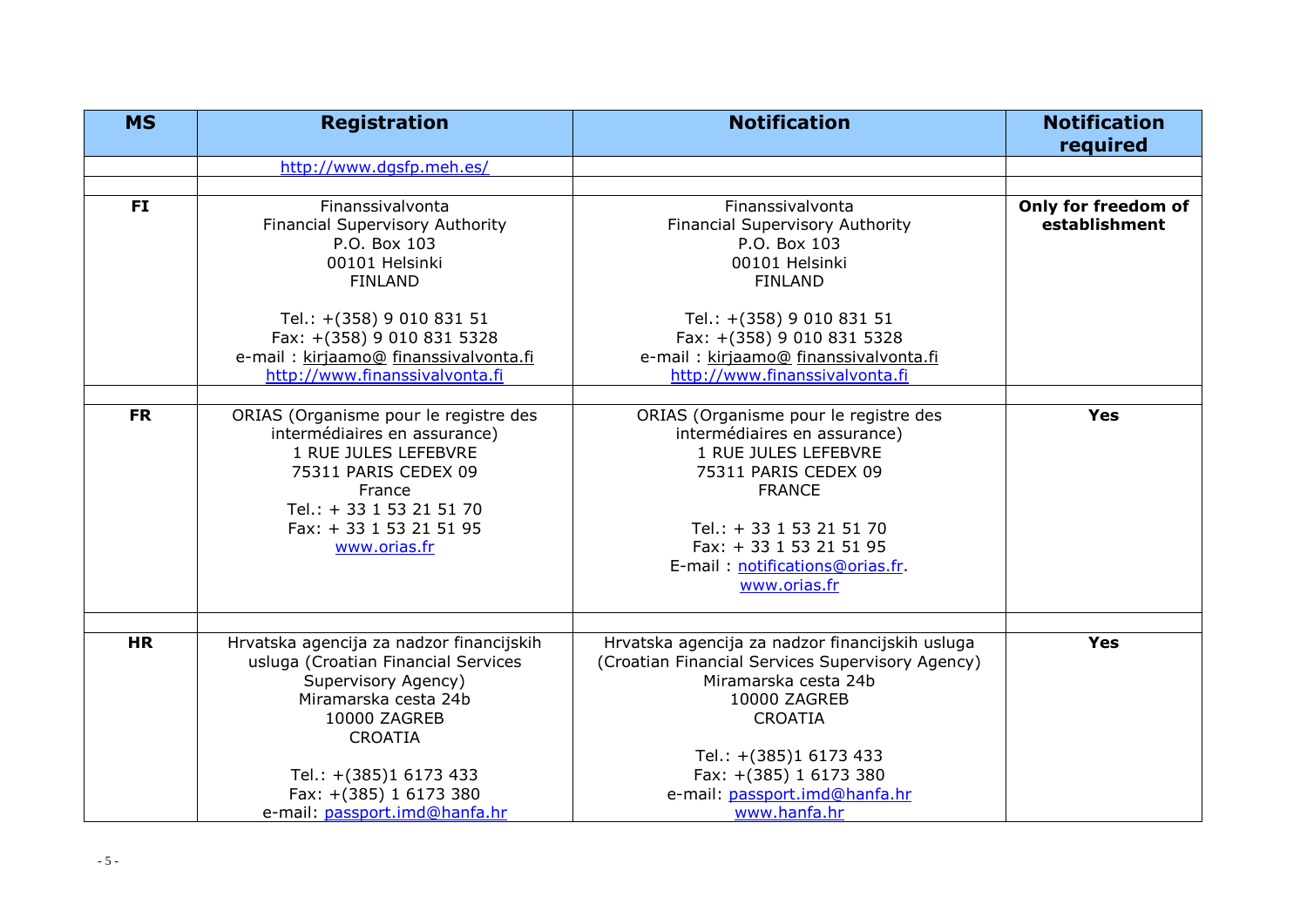| <b>MS</b> | <b>Registration</b>                                                                                                                                                                                   | <b>Notification</b>                                                                                                                                                                                   | <b>Notification</b><br>required |
|-----------|-------------------------------------------------------------------------------------------------------------------------------------------------------------------------------------------------------|-------------------------------------------------------------------------------------------------------------------------------------------------------------------------------------------------------|---------------------------------|
|           | www.hanfa.hr                                                                                                                                                                                          |                                                                                                                                                                                                       |                                 |
| HU        | Magyar Nemzeti Bank<br>(Hungarian National Bank)<br>1534 Budapest BKKP Pf. 777,<br>telephone: 0036-1-4899-100,<br>www.mnb.hu                                                                          | Magyar Nemzeti Bank<br>(Hungarian National Bank)<br>1534 Budapest BKKP Pf. 777,<br>telephone: 0036-1-4899-100,<br>www.mnb.hu                                                                          | <b>Yes</b>                      |
| IE        | Central Bank of Ireland<br>P.O. Box 559<br>Dame Street<br>Dublin 2<br><b>IRELAND</b><br>Tel.: +(353) 1 224 6000<br>Fax: +(353) 1 6716561<br>http://www.centralbank.ie                                 | Central Bank of Ireland<br>P.O. Box 559<br>Dame StreetDublin 2<br><b>IRELAND</b><br>Tel.: +(353) 1 224 6000<br>Fax: +(353) 1 6716561<br>http://www.centralbank.ie                                     | <b>Yes</b>                      |
| <b>IS</b> | <b>Financial Supervision Authority</b><br>(Fjármálaeftirlitid)<br>Katrínartún 2<br>105 Reykjavík<br><b>ICELAND</b><br>Tel.: +(354) 5203700<br>Fax: +(354) 5203727<br>e-mail: fme@fme.is<br>www.fme.is | <b>Financial Supervision Authority</b><br>(Fjármálaeftirlitid)<br>Katrúnartún 2<br>105 Reykjavík<br><b>ICELAND</b><br>Tel.: +(354) 5203700<br>Fax: +(354) 5203727<br>e-mail: fme@fme.is<br>www.fme.is | <b>Yes</b>                      |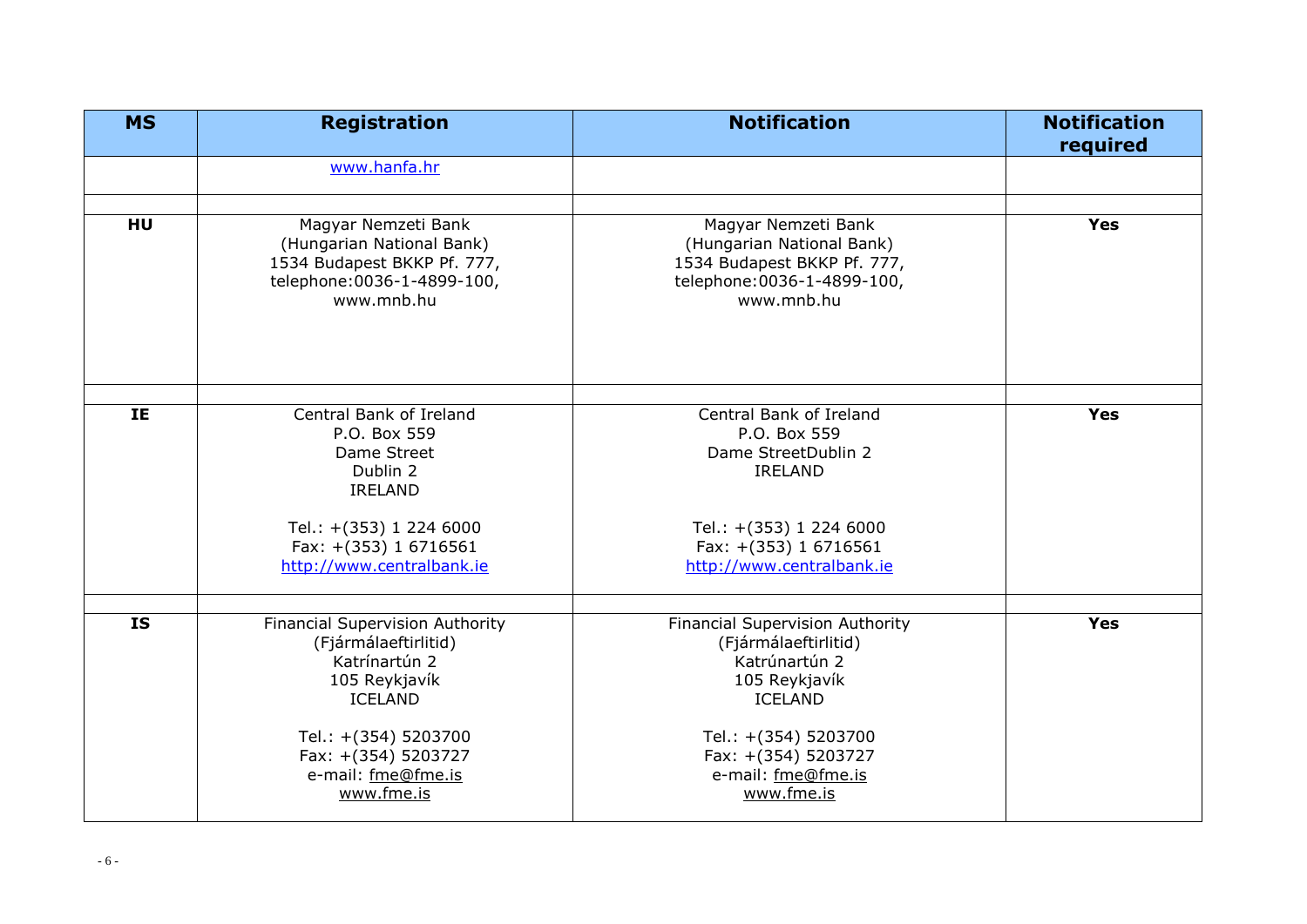| <b>MS</b> | <b>Registration</b>                                                                                                                                                                                                               | <b>Notification</b>                                                                                                                                                                                                                    | <b>Notification</b><br>required      |
|-----------|-----------------------------------------------------------------------------------------------------------------------------------------------------------------------------------------------------------------------------------|----------------------------------------------------------------------------------------------------------------------------------------------------------------------------------------------------------------------------------------|--------------------------------------|
|           |                                                                                                                                                                                                                                   |                                                                                                                                                                                                                                        |                                      |
| IT        | Istituto per la Vigilanza sulle Assicurazioni<br>(IVASS)<br>Servizio di Vigilanza Intermediari Assicurativi<br>Via del Quirinale, 21<br>00187 Rome<br><b>ITALY</b>                                                                | Istituto per la Vigilanza sulle Assicurazioni<br>(IVASS)<br>Servizio di Vigilanza Intermediari Assicurativi<br>Via del Quirinale, 21<br>00187 Rome<br><b>ITALY</b>                                                                     | <b>Yes</b>                           |
|           | Tel.: +(39) 06 421331<br>Fax: +(39) 06 42133548<br>e-mail: intermediari.see@ivass.it<br>www.ivass.it                                                                                                                              | Tel.: +(39) 06 421331<br>Fax: +(39) 06 42133548<br>e-mail: intermediari.see@ivass.it<br>www.ivass.it                                                                                                                                   |                                      |
|           |                                                                                                                                                                                                                                   |                                                                                                                                                                                                                                        |                                      |
| LI        | Financial Market Authority (FMA)<br>Landstrasse 109<br>P.O. Box 279<br>LI - 9490 VADUZ<br>PRINCIPALITY OF LIECHTENSTEIN<br>Tel.: +(423) 236 73 81<br>Fax: +(423) 236 72 38<br>e-mail: vve@fma-li.li<br>www.fma-li.liwww.fma-li.li | Financial Market Authority (FMA)<br>Landstrasse 109<br>P.O. Box 279<br>LI - 9490 VADUZ<br>PRINCIPALITY OF LIECHTENSTEIN<br>Tel.: +(423) 236 73 77<br>Fax: +(423) 236 72 38<br>e-mail: passporting.insurance@fma-li.li<br>www.fma-li.li | Only for freedom of<br>establishment |
| <b>LT</b> | Bank of Lithuania                                                                                                                                                                                                                 | Bank of Lithuania                                                                                                                                                                                                                      | <b>Yes</b>                           |
|           | <b>Supervision Service</b><br>Žirmūnų g. 151,<br>LT-09128 VILNIUS<br>LITHUANIA<br>Tel.: +(370) 5 268 05 01                                                                                                                        | <b>Supervision Service</b><br>Žirmūnų g. 151,<br>LT-09128 VILNIUS<br>LITHUANIA<br>Tel.: +(370) 5 268 05 01                                                                                                                             |                                      |
|           | Fax: +(370) 5 261 56 65<br>e-mail: pt@lb.lt<br>www.lb.lt                                                                                                                                                                          | Fax: +(370) 5 261 56 65<br>e-mail: pt@lb.lt<br>www.lb.lt                                                                                                                                                                               |                                      |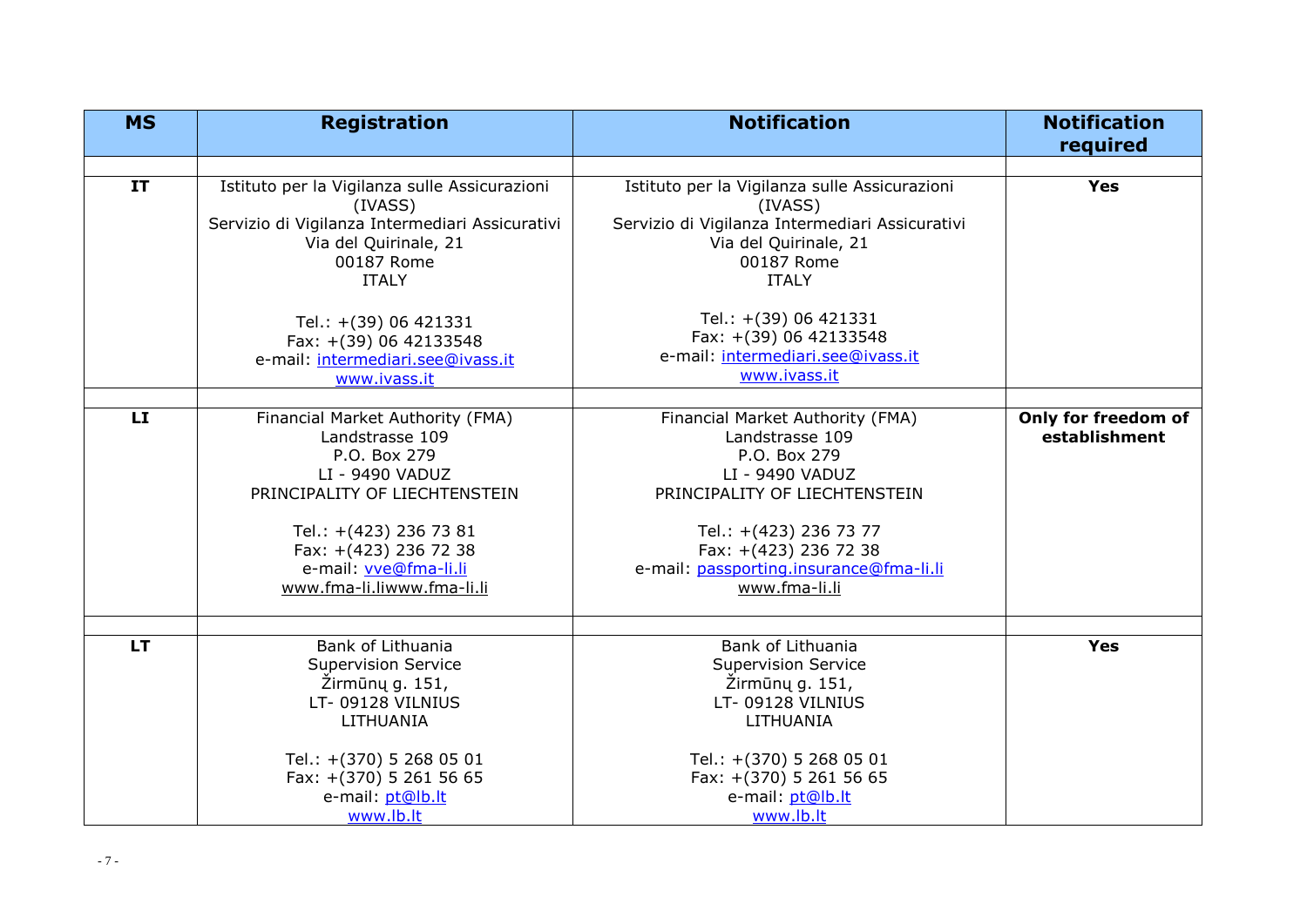| <b>MS</b> | <b>Registration</b>                                                                                                                             | <b>Notification</b>                                                                                                                      | <b>Notification</b><br>required      |
|-----------|-------------------------------------------------------------------------------------------------------------------------------------------------|------------------------------------------------------------------------------------------------------------------------------------------|--------------------------------------|
|           |                                                                                                                                                 |                                                                                                                                          |                                      |
|           |                                                                                                                                                 |                                                                                                                                          |                                      |
| LU        | <b>Commissariat aux Assurances</b><br>7, boulevard Joseph II<br>L-1840 Luxembourg<br><b>GRAND DUCHY OF Luxembourg</b><br>Tel.: +(352) 22 69 111 | Commissariat aux Assurances<br>7, boulevard Joseph II<br>L-1840 Luxembourg<br><b>GRAND DUCHY OF Luxembourg</b><br>Tel.: +(352) 22 69 111 | <b>Yes</b>                           |
|           | Fax: +(352) 22 69 10<br>e-mail: jessica.drui@commassu.lu<br>rik.hemmen@commassu.lu<br>www.commassu.lu                                           | Fax: +(352) 22 69 10<br>e-mail: <b>IMDnotifications@commassu.lu</b><br>www.commassu.lu                                                   |                                      |
| LV        | Financial and Capital Market Commission<br>Kungu iela 1<br>Riga, LV-1050<br>LATVIA<br>Tel.: +(371) 6777 4800                                    | Financial and Capital Market Commission<br>Kungu iela 1<br>Riga, LV-1050<br>LATVIA<br>Tel.: +(371) 6777 4800                             | Only for freedom of<br>establishment |
|           | Fax: +(371) 6722 5755<br>mail: fktk@fktk.lv<br>www.fktk.lv                                                                                      | Fax: +(371) 6722 5755<br>e-mail: fktk@fktk.lv<br>www.fktk.lv                                                                             |                                      |
| <b>MT</b> | Malta Financial Services Authority<br>Notabile Road<br>Attard BKR 3000<br><b>MALTA</b>                                                          | Malta Financial Services Authority<br>Notabile Road<br>Attard BKR 3000<br><b>MALTA</b>                                                   | Yes                                  |
|           | Tel.: +(356) 21 44 11 55<br>Fax: +(356) 21 44 93 11<br>e-mail: agaleastjohn@mfsa.com.mt<br>٥r<br>auinsruance@mfsa.com.mt                        | Tel.: +(356) 21 44 11 55<br>Fax: +(356) 21 44 93 11<br>e-mail: agaleastjohn@mfsa.com.mt<br>or<br>auinsruance@mfsa.com.mt                 |                                      |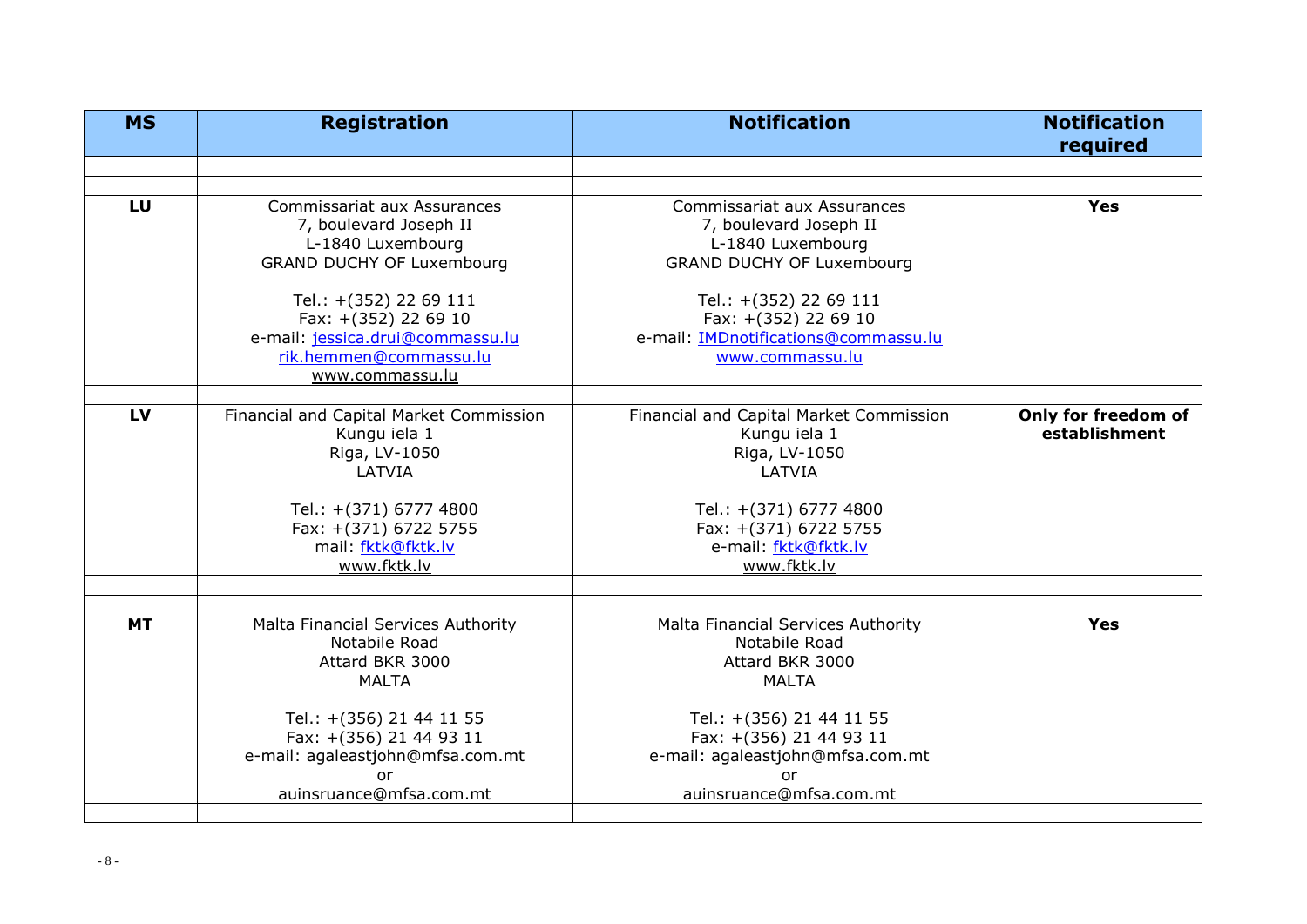| <b>MS</b> | <b>Registration</b>                                                                                                                                                                                                              | <b>Notification</b>                                                                                                                                                                                                           | <b>Notification</b><br>required           |
|-----------|----------------------------------------------------------------------------------------------------------------------------------------------------------------------------------------------------------------------------------|-------------------------------------------------------------------------------------------------------------------------------------------------------------------------------------------------------------------------------|-------------------------------------------|
| <b>NL</b> | Netherlands Authority for the Financial<br>Markets (Autoriteit Financiele Markten - AFM)<br>Supervision Service Center (Toezicht Service<br>Centrum)<br>P.O. Box 11723                                                           | Netherlands Authority for the Financial Markets<br>(Autoriteit Financiele Markten - AFM)<br>Supervision Service Center (Toezicht Service<br>Centrum)<br>P.O. Box 11723                                                        | <b>Yes</b>                                |
| <b>NO</b> | Finanstilsynet<br>(The Financial Supervisory Authority of<br>Norway)<br>Revierstredet 3, Postboks 1187 Sentrum<br>N-0107 Oslo<br>Norway<br>Tel/Fax: +(47) 22 93 98 00<br>e-mail: post@finanstilsynet.no<br>www.finanstilsynet.no | Finanstilsynet<br>(The Financial Supervisory Authority of Norway)<br>Revierstredet 3, Postboks 1187 Sentrum<br>N-0107 Oslo<br>Norway<br>Tel/Fax: +(47) 22 93 98 00<br>e-mail: post@finanstilsynet.no<br>www.finanstilsynet.no | <b>Only for brokers</b><br>not for agents |
| <b>PL</b> | Polish Financial Supervision Authority<br>Pl. Powstancow Warszawy 1<br>00-950 Warszawa<br>Poland<br>Tel: +(48) 22 262 4091<br>Fax: +(48) 22 262 4108<br>e-mail: dlu@knf.gov.pl<br>www.knf.gov.pl                                 | Polish Financial Supervision Authority<br>Pl. Powstancow Warszawy 1<br>00-950 Warszawa<br>Poland<br>Tel: +(48) 22 262 4091<br>Fax: +(48) 22 262 4108<br>e-mail: dlu@knf.gov.pl<br>www.knf.gov.pl                              | <b>Yes</b>                                |
| <b>PT</b> | Instituto de Seguros de Portugal<br>Departamento de Autorizações e Registo<br>Avenida da República, n.º 76<br>1600-205 Lisboa<br><b>PORTUGAL</b><br>Tel.: +(351) 21 790 31 00                                                    | Instituto de Seguros de Portugal<br>Departamento de Autorizações e Registo<br>Avenida da República, n.º 76<br>1600-205 Lisboa<br><b>PORTUGAL</b><br>Tel.: +(351) 21 790 31 00                                                 | <b>Yes</b>                                |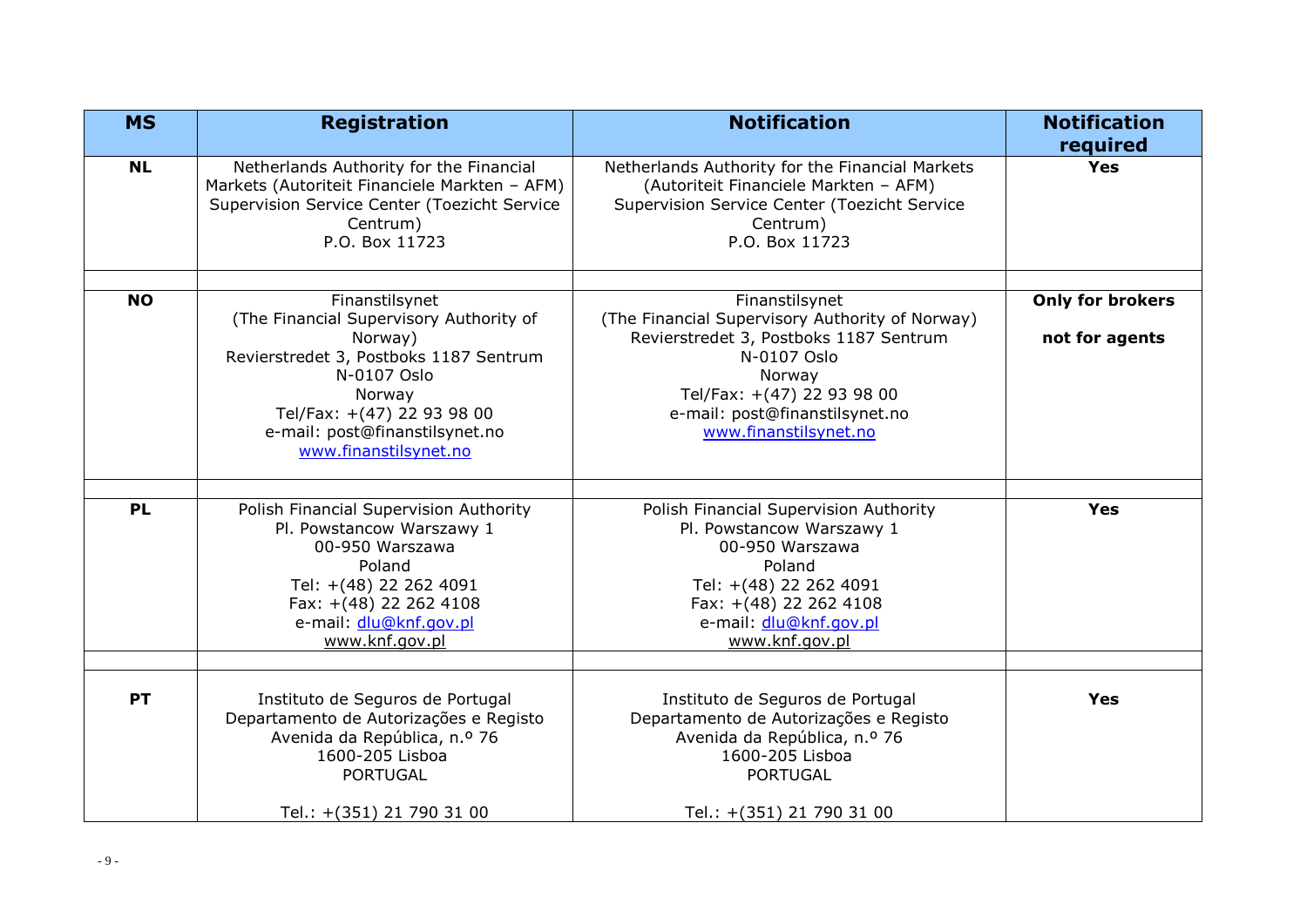| <b>MS</b> | <b>Registration</b>                                                                                                                                                                                                                   | <b>Notification</b>                                                                                                                                                                                                                    | <b>Notification</b> |
|-----------|---------------------------------------------------------------------------------------------------------------------------------------------------------------------------------------------------------------------------------------|----------------------------------------------------------------------------------------------------------------------------------------------------------------------------------------------------------------------------------------|---------------------|
|           | Fax: +(351) 21 793 28 37<br>e-mail: mediadores@isp.pt<br>www.isp.pt                                                                                                                                                                   | Fax: +(351) 21 793 28 37<br>e-mail: mediadores@isp.pt<br>www.isp.pt                                                                                                                                                                    | required            |
| <b>RO</b> | Financial Supervisory Authority<br>15th Splaiul Independentei<br>5th District<br>Bucharest 050092<br>Romania<br>Tel: +40.21.6596.148<br>Fax: +40. 21.659.60.51 /+40.21.659.64.36<br>E-mail: office@asfromania.ro<br>www.asfromania.ro | Financial Supervisory Authority<br>15th Splaiul Independentei<br>5th District<br>Bucharest 050092<br>Romania<br>Tel: +40 21.659.62.85<br>Fax: +40. 21.659.60.51 /+40.21.659.64.36<br>E-mail: office@asfromania.ro<br>www.asfromania.ro | Yes                 |
|           |                                                                                                                                                                                                                                       |                                                                                                                                                                                                                                        |                     |
| <b>SK</b> | National Bank of Slovakia<br>Imricha Karvasa, 1<br>813 25 Bratislava<br>Slovakia<br>Tel: +(421) 2 57 87 1111<br>Fax: +(421) 2 57 87 1100<br>www.nbs.sk                                                                                | National Bank of Slovakia<br>Imricha Karvasa, 1<br>813 25 Bratislava<br>Slovakia<br>Tel: +(421) 2 57 87 1111<br>Fax: +(421) 2 57 87 1100<br>www.nbs.sk                                                                                 | <b>Yes</b>          |
|           |                                                                                                                                                                                                                                       |                                                                                                                                                                                                                                        |                     |
| <b>SI</b> | <b>Insurance Supervision Agency</b><br>TRG Republike 3<br>1000 Ljubljana<br><b>SLOVENIA</b>                                                                                                                                           | <b>Insurance Supervision Agency</b><br>TRG Republike 3<br>1000 Ljubljana<br><b>SLOVENIA</b>                                                                                                                                            | Yes                 |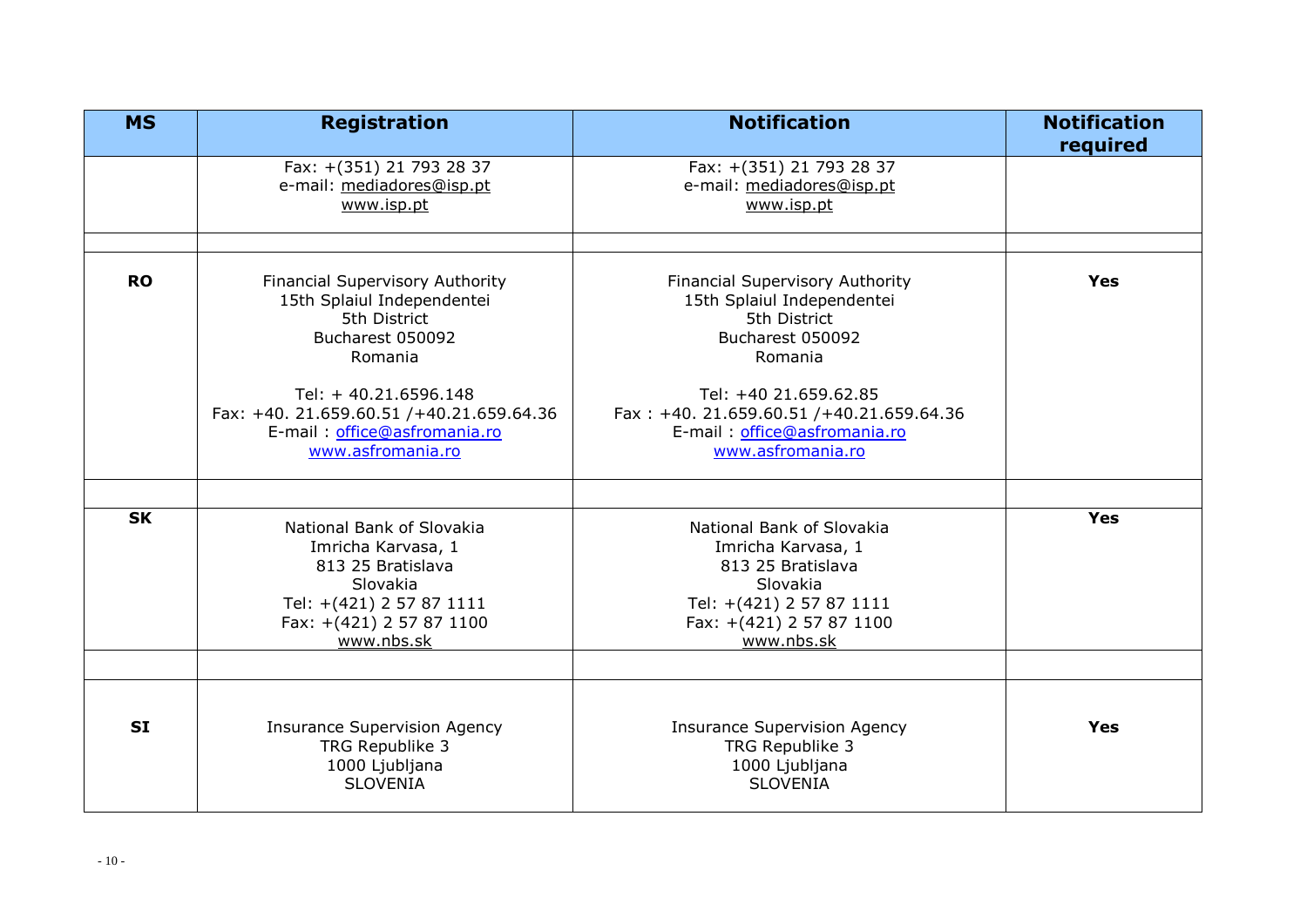| <b>MS</b> | <b>Registration</b>                                                                                                                                                                                                                                                                                         | <b>Notification</b>                                                                                                                                                                                                                                                                                  | <b>Notification</b><br>required |
|-----------|-------------------------------------------------------------------------------------------------------------------------------------------------------------------------------------------------------------------------------------------------------------------------------------------------------------|------------------------------------------------------------------------------------------------------------------------------------------------------------------------------------------------------------------------------------------------------------------------------------------------------|---------------------------------|
|           | Tel.: +(386) 1 25 28 600<br>Fax: +(386) 1 25 28 630<br>www.a-zn.si                                                                                                                                                                                                                                          | Tel.: +(386) 1 25 28 600<br>Fax: +(386) 1 25 28 630<br>www.a-zn.si                                                                                                                                                                                                                                   |                                 |
| <b>SE</b> | Bolagsverket*<br>(Swedish Companies Registration Office)<br>SE-851 81 SUNDSVALL<br><b>SWEDEN</b><br>Tel: + (46) 60 18 40 00<br>Fax: + (46) 60 12 98 40<br>email: bolagsverket@bolagsverket.se<br>www.bolagsverket.se                                                                                        | Finansinspektionen<br>P.O. Box 7821<br>SE-10397 Stockholm<br><b>SWEDEN</b><br>Tel.: +(46) 8 787 80 00<br>Fax: +(46) 8 24 13 35<br>email: finansinspektionen@fi.se<br>www.fi.se                                                                                                                       | <b>Yes</b>                      |
|           |                                                                                                                                                                                                                                                                                                             |                                                                                                                                                                                                                                                                                                      |                                 |
| <b>UK</b> | Passport Notification Unit<br>Approved Persons, Passporting and Mutuals<br>Department<br>Financial Conduct Authority (FCA)<br>25 The North Colonnade<br>Canary Wharf<br>London E14 5HS<br><b>UNITED KINGDOM</b><br>Tel.: +(44) 20 70 66 1000<br>e-mail: passport.notifications@fca.org.uk<br>www.fca.org.uk | Passport Notification Unit<br>Approved Persons, Passporting and Mutuals<br>Department<br>Financial Conduct Authority (FCA)<br>25 The North Colonnade<br>Canary Wharf<br>London E14 5HS<br>UNITED KINGDOM<br>Tel.: +(44) 20 70 66 1000<br>e-mail: passport.notifications@fca.org.uk<br>www.fca.org.uk |                                 |
|           | <b>Oversees territories (Gibraltar)</b>                                                                                                                                                                                                                                                                     | <b>Oversees territories (Gibraltar)</b>                                                                                                                                                                                                                                                              |                                 |
|           | <b>Financial Services Commission</b><br><b>Operations Division</b><br>PO Box 940                                                                                                                                                                                                                            | <b>Financial Services Commission</b><br><b>Operations Division</b><br>PO Box 940                                                                                                                                                                                                                     |                                 |